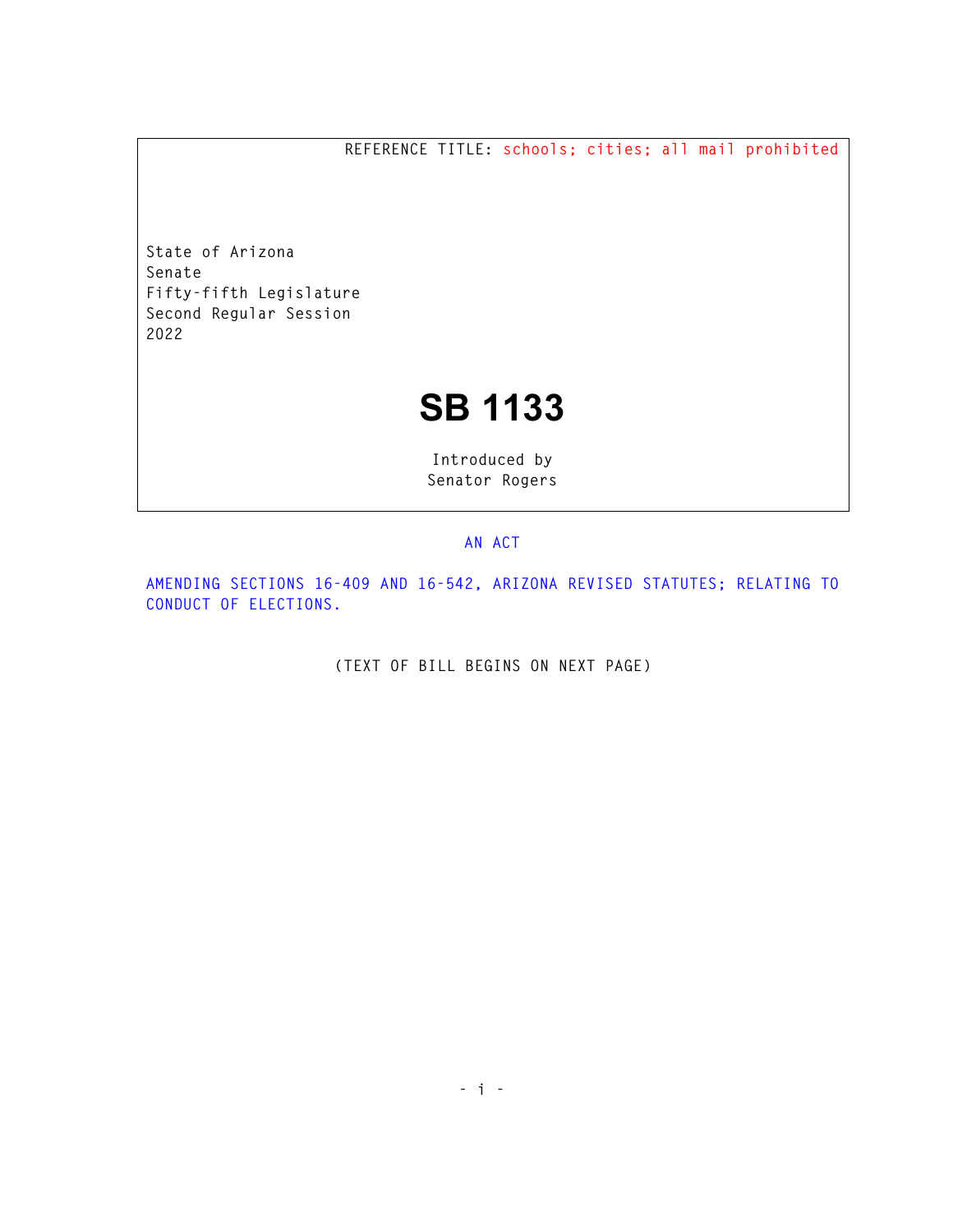**1 Be it enacted by the Legislature of the State of Arizona: 2 Section 1. Section 16-409, Arizona Revised Statutes, is amended to 3 read: 4 16-409. Cities, towns and school districts; mail ballot 5 elections; prohibition 6 A. Notwithstanding section 16-558, A city, town or school district 7 may NOT conduct a mail ballot election. A mail ballot election shall be 8 conducted as otherwise prescribed by article 8.1 of this chapter. 9 B. Cities, towns or school districts that conduct mail ballot 10 elections pursuant to subsection A of this section shall report to the 11 president of the senate and the speaker of the house of representatives by 12 January 1 of each year immediately following a mail ballot election. The 13 report shall include the following: 14 1. Changes in voter turnout. 15 2. Relative costs of mail ballot elections compared to traditional 16 elections. 17 3. Suggestions for improvements or refinements in the mail ballot 18 program. 19 4. Frequency and severity of mail ballot irregularities. 20 5. Voter satisfaction with the election process. 21 6. Number of nondeliverable ballots. 22 Sec. 2. Section 16-542, Arizona Revised Statutes, is amended to 23 read: 24 16-542. Request for ballot; civil penalties; violation; 25 classification 26 A. Within ninety-three days before any election called pursuant to 27 the laws of this state, an elector may make a verbal or signed request to 28 the county recorder, or other officer in charge of elections for the 29 applicable political subdivision of this state in whose jurisdiction the 30 elector is registered to vote, for an official early ballot. In addition 31 to name and address, the requesting elector shall provide the date of 32 birth and state or country of birth or other information that if compared 33 to the voter registration information on file would confirm the identity 34 of the elector. If the request indicates that the elector needs a primary 35 election ballot and a general election ballot, the county recorder or 36 other officer in charge of elections shall honor the request. For any 37 partisan primary election, if the elector is not registered as a member of 38 a political party that is entitled to continued representation on the 39 ballot pursuant to section 16-804, the elector shall designate the ballot 40 of only one of the political parties that is entitled to continued 41 representation on the ballot and the elector may receive and vote the 42 ballot of only that one political party, which also shall include any 43 nonpartisan offices and ballot questions, or the elector shall designate 44 the ballot for nonpartisan offices and ballot questions only and the 45 elector may receive and vote the ballot that contains only nonpartisan**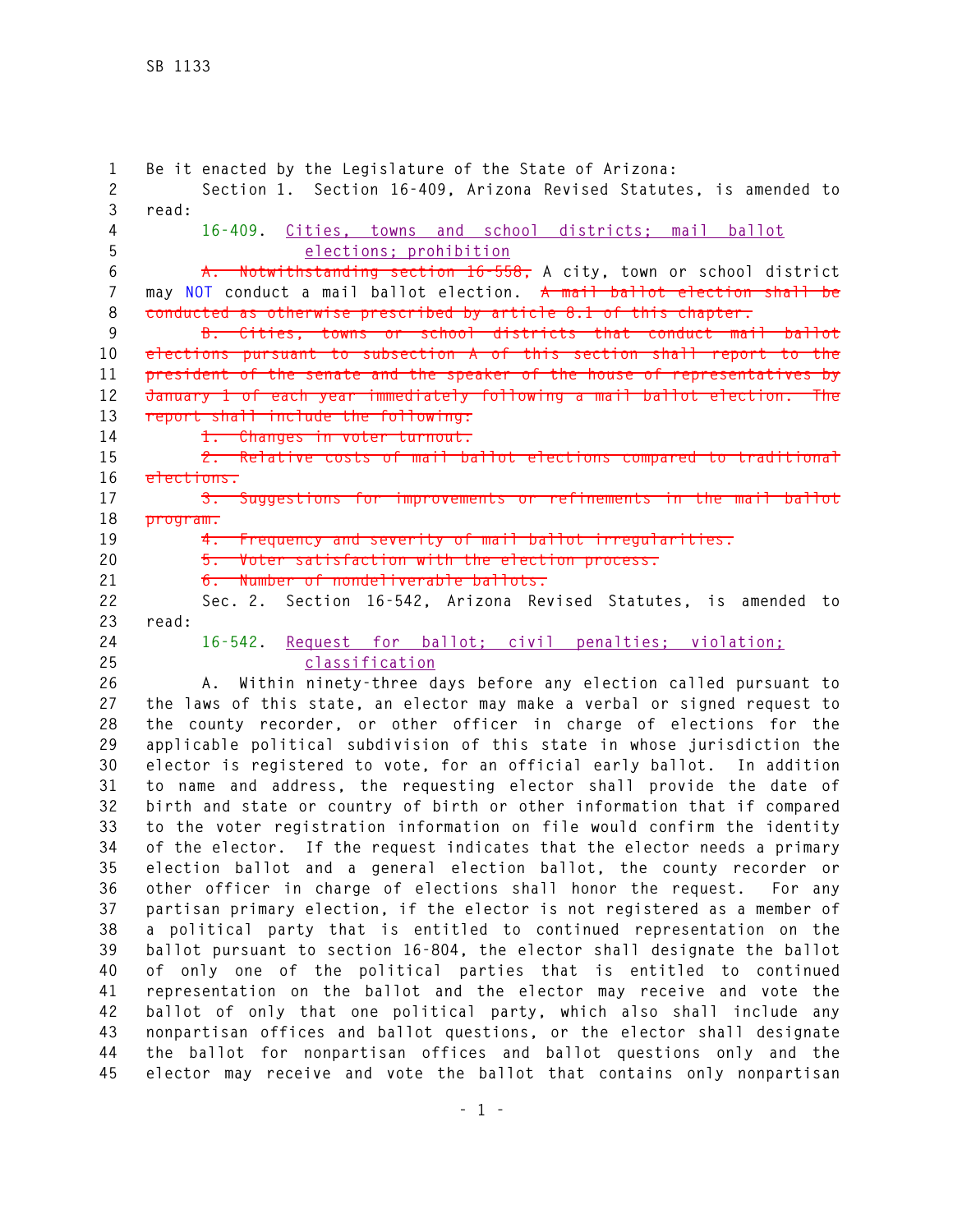**1 offices and ballot questions. The county recorder or other officer in 2 charge of elections shall process any request for an early ballot for a 3 municipal election pursuant to this subsection. The county recorder may 4 establish on-site early voting locations at the recorder's office, which 5 shall be open and available for use beginning the same day that a county 6 begins to send out the early ballots. The county recorder may also 7 establish any other early voting locations in the county the recorder 8 deems necessary. Any on-site early voting location or other early voting 9 location shall require each elector to present identification as 10 prescribed in section 16-579 before receiving a ballot. Notwithstanding 11 section 16-579, subsection A, paragraph 2, at any on-site early voting 12 location or other early voting location the county recorder or other 13 officer in charge of elections may provide for a qualified elector to 14 update the elector's voter registration information as provided for in the 15 secretary of state's instructions and procedures manual adopted pursuant 16 to section 16-452.** 

**17 B. Notwithstanding subsection A of this section, a request for an 18 official early ballot from an absent uniformed services voter or overseas 19 voter as defined in the uniformed and overseas citizens absentee voting 20 act of 1986 (P.L. 99-410; 52 United States Code section 20310) or a voter 21 whose information is protected pursuant to section 16-153 that is received 22 by the county recorder or other officer in charge of elections more than 23 ninety-three days before the election is valid. If requested by the 24 absent uniformed services or overseas voter, or a voter whose information 25 is protected pursuant to section 16-153, the county recorder or other 26 officer in charge of elections shall provide to the requesting voter early 27 ballot materials through the next regularly scheduled general election for 28 federal office immediately following receipt of the request unless a 29 different period of time, which does not exceed the next two regularly 30 scheduled general elections for federal office, is designated by the 31 voter.** 

**32 C. The county recorder or other officer in charge of elections 33 shall mail the early ballot and the envelope for its return postage 34 prepaid to the address provided by the requesting elector within five days 35 after receipt of the official early ballots from the officer charged by 36 law with the duty of preparing ballots pursuant to section 16-545, except 37 that early ballot distribution shall not begin more than twenty-seven days 38 before the election. If an early ballot request is received on or before 39 the thirty-first day before the election, the early ballot shall be 40 distributed not earlier than the twenty-seventh day before the election 41 and not later than the twenty-fourth day before the election.** 

**42 D. Only the elector may be in possession of that elector's unvoted 43 early ballot. If a complete and correct request is made by the elector 44 within twenty-seven days before the election, the mailing must be made 45 within forty-eight hours after receipt of the request. Saturdays, Sundays**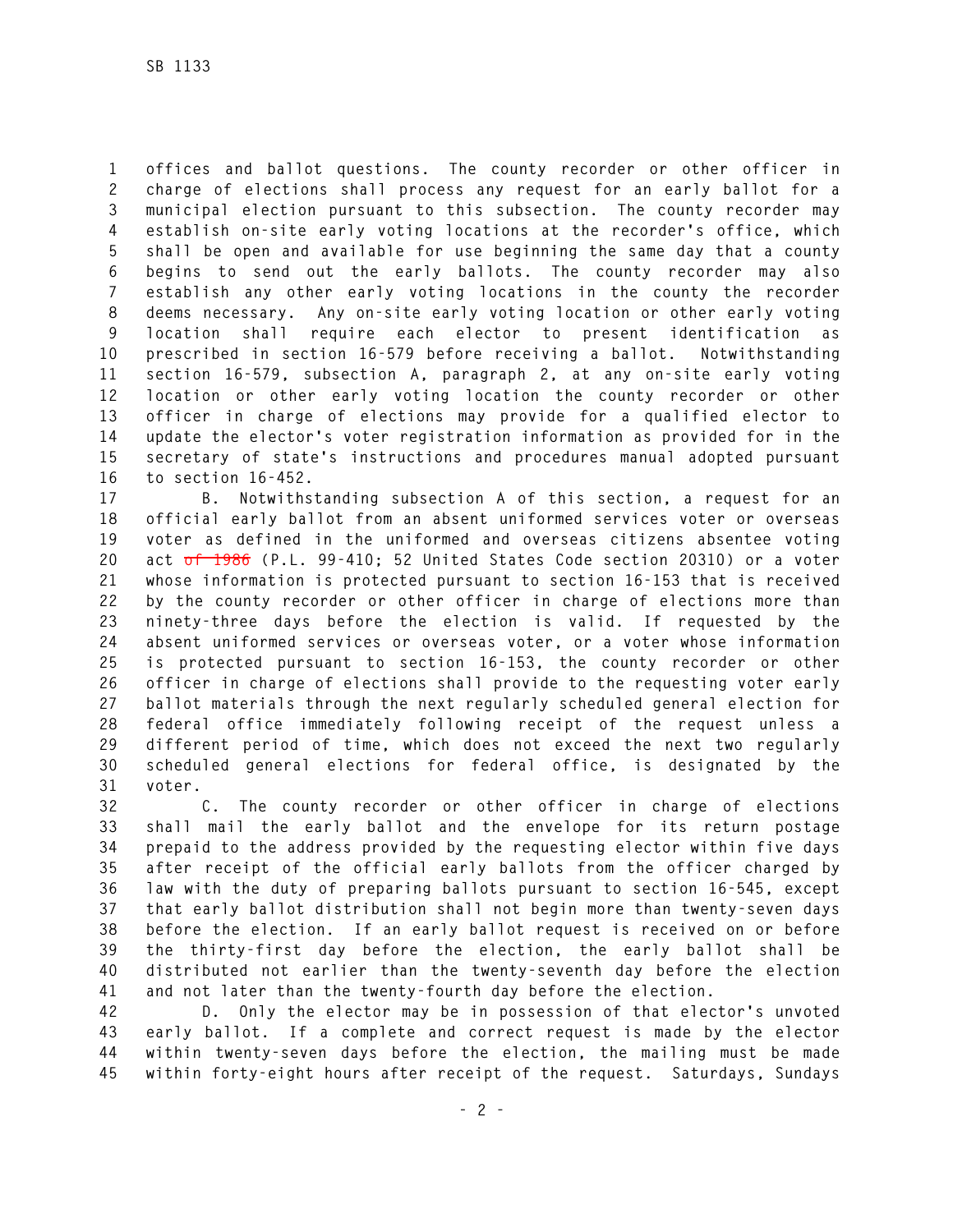**1 and other legal holidays are excluded from the computation of the 2 forty-eight hour period prescribed by this subsection. If a complete and 3 correct request is made by an absent uniformed services voter or an 4 overseas voter before the election, the regular early ballot shall be 5 transmitted by mail, by fax or by other electronic format approved by the 6 secretary of state within twenty-four hours after the early ballots are 7 delivered pursuant to section 16-545, subsection B, excluding Sundays.** 

**8 E. In order to be complete and correct and to receive an early 9 ballot by mail, an elector's request that an early ballot be mailed to the 10 elector's residence or temporary address must include all of the 11 information prescribed by subsection A of this section and must be 12 received by the county recorder or other officer in charge of elections no 13 NOT later than 5:00 p.m. on the eleventh day preceding the election. An 14 elector who appears personally no NOT later than 5:00 p.m. on the Friday 15 preceding the election at an on-site early voting location that is 16 established by the county recorder or other officer in charge of elections 17 shall be given a ballot after presenting identification as prescribed in 18 section 16-579 and shall be permitted ALLOWED to vote at the on-site 19 location. Notwithstanding section 16-579, subsection A, paragraph 2, at 20 any on-site early voting location the county recorder or other officer in 21 charge of elections may provide for a qualified elector to update the 22 elector's voter registration information as provided for in the secretary 23 of state's instructions and procedures manual adopted pursuant to section 24 16-452. If an elector's request to receive an early ballot is not 25 complete and correct but complies with all other requirements of this 26 section, the county recorder or other officer in charge of elections shall 27 attempt to notify the elector of the deficiency of the request.** 

**28 F. Unless an elector specifies that the address to which an early 29 ballot is to be sent is a temporary address, the recorder may use the 30 information from an early ballot request form to update voter registration 31 records.** 

**32 G. The county recorder or other officer in charge of early 33 balloting shall provide an alphabetized list of all voters in the precinct 34 who have requested and have been sent an early ballot to the election 35 board of the precinct in which the voter is registered not later than the 36 day before the election.** 

**37 H. As a result of experiencing an emergency between 5:00 p.m. on 38 the Friday preceding the election and 5:00 p.m. on the Monday preceding 39 the election, qualified electors may request to vote in the manner 40 prescribed by the board of supervisors of their respective county. Before 41 voting pursuant to this subsection, an elector who experiences an 42 emergency shall provide identification as prescribed in section 16-579 and 43 shall sign a statement under penalty of perjury that states that the 44 person is experiencing or experienced an emergency after 5:00 p.m. on the 45 Friday immediately preceding the election and before 5:00 p.m. on the**